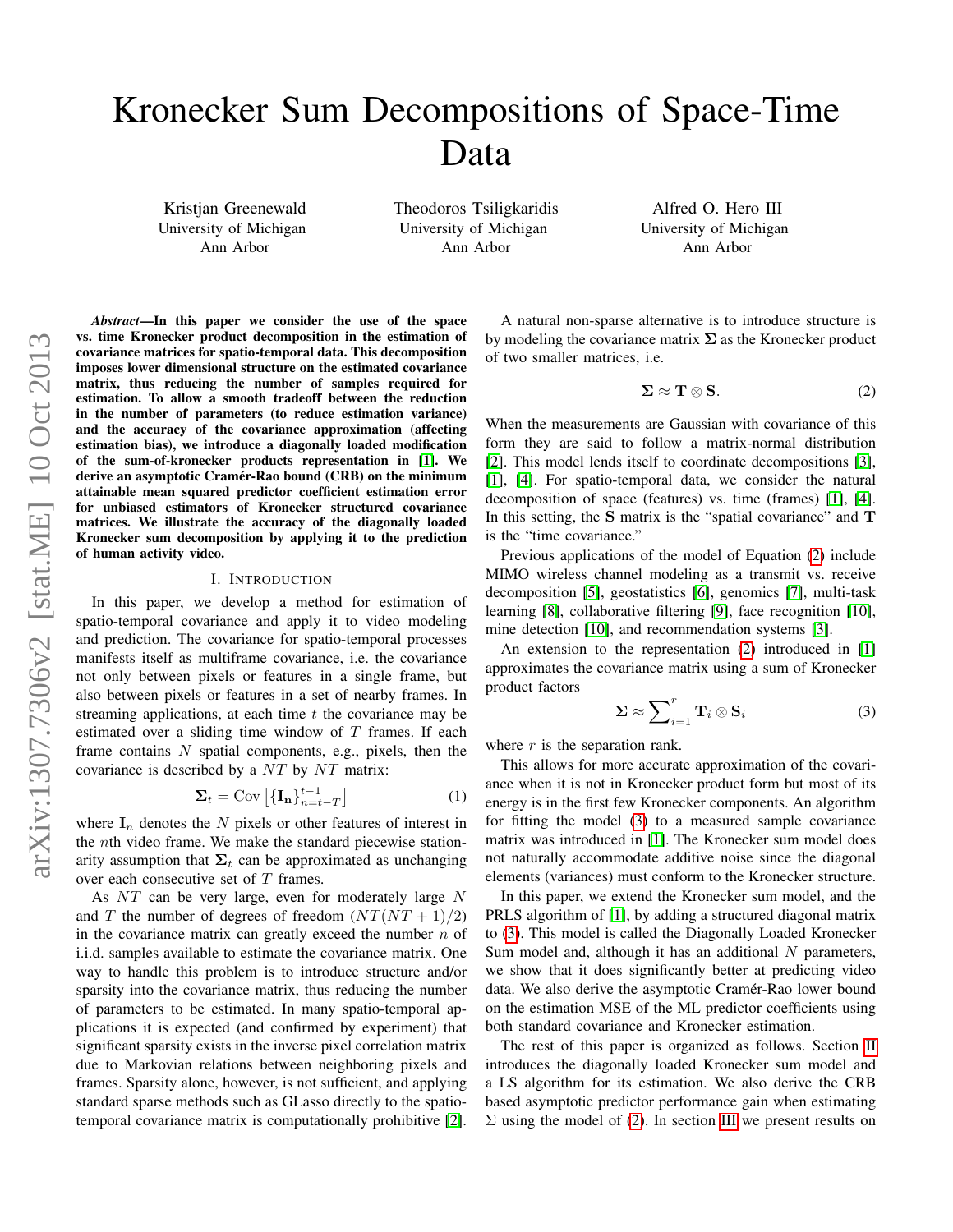the accuracy of the multiple Kronecker representation of realworld video spatio-temporal covariances. Section [IV](#page-2-1) presents our comparative prediction performance results using CMU activity video data, and we conclude the paper in Section [V.](#page-4-10)

## <span id="page-1-0"></span>II. SUMS-OF-KRONECKER COVARIANCE REPRESENTATION FOR PREDICTION

As an example application of covariance estimation, we turn in this section to the use of estimated spatio-temporal covariance matrices for prediction tasks. Given a covariance matrix  $\Sigma$  and mean  $\mu$  of a vector with non-overlapping subvectors  $x$  and  $y$  the ML predictor of  $y$  given  $x$  is

<span id="page-1-4"></span>
$$
\hat{y} = \Sigma_{yx} \Sigma_x^{-1} (x - \mu_x) + \mu_y \tag{4}
$$

where  $\Sigma_{vx}$  and  $\Sigma_x$  are the appropriate submatrices of  $\Sigma$  [\[8\]](#page-4-7).

## *A. Modified LS Algorithm for Prediction Tasks*

Although the Kronecker structure of video space-time covariance matrices is strong, the diagonal elements of any covariance matrix are strongly affected by any uncorrelated noise in the system [\[8\]](#page-4-7), which does not replicate across the matrix in a Kronecker fashion. Hence, for example, the Kronecker estimate will overestimate positive in-frame correlations.Since the diagonal elements of a covariance matrix are highly important for determining the inverse of the matrix and by extension the predictor coefficients, this can cause a significant loss of accuracy.

To correct this problem, we thus propose to approximate the covariance using the  $r + 1$ -Kronecker model

$$
\Sigma \approx \left(\sum_{i=1}^{r} \mathbf{T}_{i} \otimes \mathbf{S}_{i}\right) + \mathbf{I} \otimes \mathbf{U} \tag{5}
$$

where U is diagonal [\[8\]](#page-4-7).

Since the diagonal addition is arbitrary, it does not matter what values the Kronecker portion assigns to the diagonal elements. Hence we set them as don't cares in the leastsquares low separation rank approximation. We thus turn to the estimation of  $T$  and  $S$  from the sample covariance matrix R with the diagonal elements of  $T \otimes S$  being don't cares.

Following rearrangement of  $\bf{R}$  to form  $\bf{B}$  as in [\[11\]](#page-4-11), this becomes the problem of finding a rank-one (low rank for multiple Kroneckers) approximation to a matrix B where the intersections of a set of rows and columns are not included in the LS objective function [\[11\]](#page-4-11).

For notational simplicity, multiply B by permutation matrices to put it in the form

$$
\tilde{\mathbf{B}} = \left[ \begin{array}{cc} \mathbf{B}_{11} & \mathbf{B}_{12} \\ \mathbf{B}_{21} & \mathbf{B}_{22} \end{array} \right] \tag{6}
$$

where the don't cares are now contained in the  $(T \times N)$   $B_{22}$ . We also divide the permuted rank  $r$  approximation matrices  $t$ and s in the same way, that is  $t_i = \begin{bmatrix} t_{i1}^T & t_{i2}^T \end{bmatrix}^T$  and  $s_i =$  $\left[\begin{array}{cc} s_{i,1}^T & s_{i,2}^T \end{array}\right]^T$  where  $t_i, s_i$  are the columns of t, s. As shown in [\[11\]](#page-4-11), the vectors  $t_i$ ,  $s_i$  can be rearranged to form the Kronecker factors  $T_i$ ,  $S_i$  respectively. We thus have

<span id="page-1-1"></span>
$$
\{\hat{\mathbf{t}}, \hat{\mathbf{s}}\} = \arg\min_{\mathbf{t}, \mathbf{s}} \|\mathbf{t}\mathbf{s}_1^T - \mathbf{B}_1\|_F^2 + \|\mathbf{t}_1\mathbf{s}_2^T - \mathbf{B}_{12}\|_F^2, \quad (7)
$$

where  $B_1 = [B_{11}; B_{21}]$ . Our algorithm is then:

1) Rearrange  $\bf{R}$  to form  $\bf{B}$ .

2) Solve the (biconvex) weighted LS rank  $r$  approximation problem in Equation [\(7\)](#page-1-1). We use the iterative method of alternating projections [\[12\]](#page-4-12) over t and s, initializing using the unweighted SVD solution since the number of missing values is relatively small (NT out of  $N^2T^2$ ).

3) Reform  $\mathbf{t}_i$ ,  $\mathbf{s}_i$  to get  $\hat{\mathbf{T}}_i$ ,  $\hat{\mathbf{S}}_i$ .

4) Determine U, which must be diagonal. We set  $u_{ii}$  =  $\max\left\{0,R_{ii}-\tilde{R}_{ii}\right\}$ , where  $\tilde{\mathbf{R}}=\sum_{i=1}^r\mathbf{T}_i\otimes\mathbf{S}_i$  and the zero cutoff exists as it helps preserve positive semidefiniteness. Further additions to U can be added for regularization.

We found that prediction accuracy is typically better if the diagonally loaded LS approximation is applied to the sample correlation instead of the sample covariance.

## *B. Cramer-Rao Bound (CRB) on Predictor Coefficients ´*

The CRB on the asymptotic optimal performance of an unbiased estimator of a Kronecker product covariance matrix  $\Sigma = T \otimes S$  using N iid samples is given by [\[11\]](#page-4-11)

<span id="page-1-3"></span>
$$
N \text{Cov}[\text{vec}\{\hat{\boldsymbol{\Sigma}}\}] \ge \mathbf{F}_{\Sigma} \tag{8}
$$
  
=  $\mathbf{P} \mathbf{\Gamma}_0 (\mathbf{\Gamma}_0^T \mathbf{P}^H (\boldsymbol{\Sigma}^{-T} \otimes \boldsymbol{\Sigma}^{-1}) \mathbf{P} \mathbf{\Gamma}_0)^{\dagger} \mathbf{\Gamma}_0^T \mathbf{P}^H$ 

where

$$
\mathbf{\Gamma}_0=[\theta_S\otimes \mathbf{I}_{n_T\times n_T} \quad \mathbf{I}_{n_S\times n_S}\otimes \theta_T], \quad \mathbf{P}=\mathbf{P}_R(\mathbf{P}_S\otimes \mathbf{P}_T).
$$

 $P_R$  is a permutation matrix described in [\[11\]](#page-4-11), and  $\theta_S$ ,  $\theta_T$ ,  $P_S$ ,  $P_T$  are such that  $\text{vec}\{\mathbf{T}\} = \mathbf{P}_T \theta_T$ ,  $\text{vec}\{\mathbf{S}\} = \mathbf{P}_T \theta_T$  $P_s \theta_s$  (allowing for imposition of certain types of structure).

The predictor coefficients are  $\mathbf{A} = \sum_{yx} \sum_{x}^{-1}$ . Let  $\mathbf{a} =$  $vec{A}$ . Then the asymptotic CRB of a is

<span id="page-1-2"></span>
$$
N \text{Cov}[\text{vec}\{\hat{\mathbf{A}}\}] \ge \mathbf{F}_a \to \mathbf{J}^T \mathbf{F}_\Sigma \mathbf{J}, N \to \infty \tag{9}
$$

where J is the Jacobian of a with respect to  $\text{vec}\{\Sigma\}$ . The values of J for the portions of  $\Sigma$  not used in the predictor coefficients are trivially zero. For the  $\Sigma_{yx}$  portion,

$$
\frac{\partial A_{ij}}{\partial [\mathbf{\Sigma}_{yx}]_{k\ell}} = [\mathbf{\Sigma}_x^{-1}]_{\ell j} \quad \forall k = i, \quad 0 \text{ o.w.}
$$
 (10)

For the  $\Sigma_x$  portion,

$$
\frac{\partial A_{ij}}{\partial [\mathbf{\Sigma}_x]_{k\ell}} = -[\mathbf{\Sigma}_x^{-1}]_{\ell j} \sum_{f} [\mathbf{\Sigma}_{yx}]_{if} [\mathbf{\Sigma}_x^{-1}]_{fk}.
$$
 (11)

Now that the CRB has been derived for the predictor coefficients, it is possible to obtain the asymptotic reduction in accuracy of the Kronecker based predictor  $\hat{y}$  relative to the infinite training sample predictor. Assume that  $x, y$  are independent of the training samples. Without loss of generality, assume  $E[x] = 0$ . Define

$$
e = \hat{y} - E[y|x] = (\hat{\mathbf{A}} - \mathbf{A})x.
$$
 (12)

Thus  $E[e] = 0$ . Also, by independence,  $Cov[\hat{y} - y] =$  $Cov[e] + Cov[y|x]$ . Since the CRB assumes an unbiased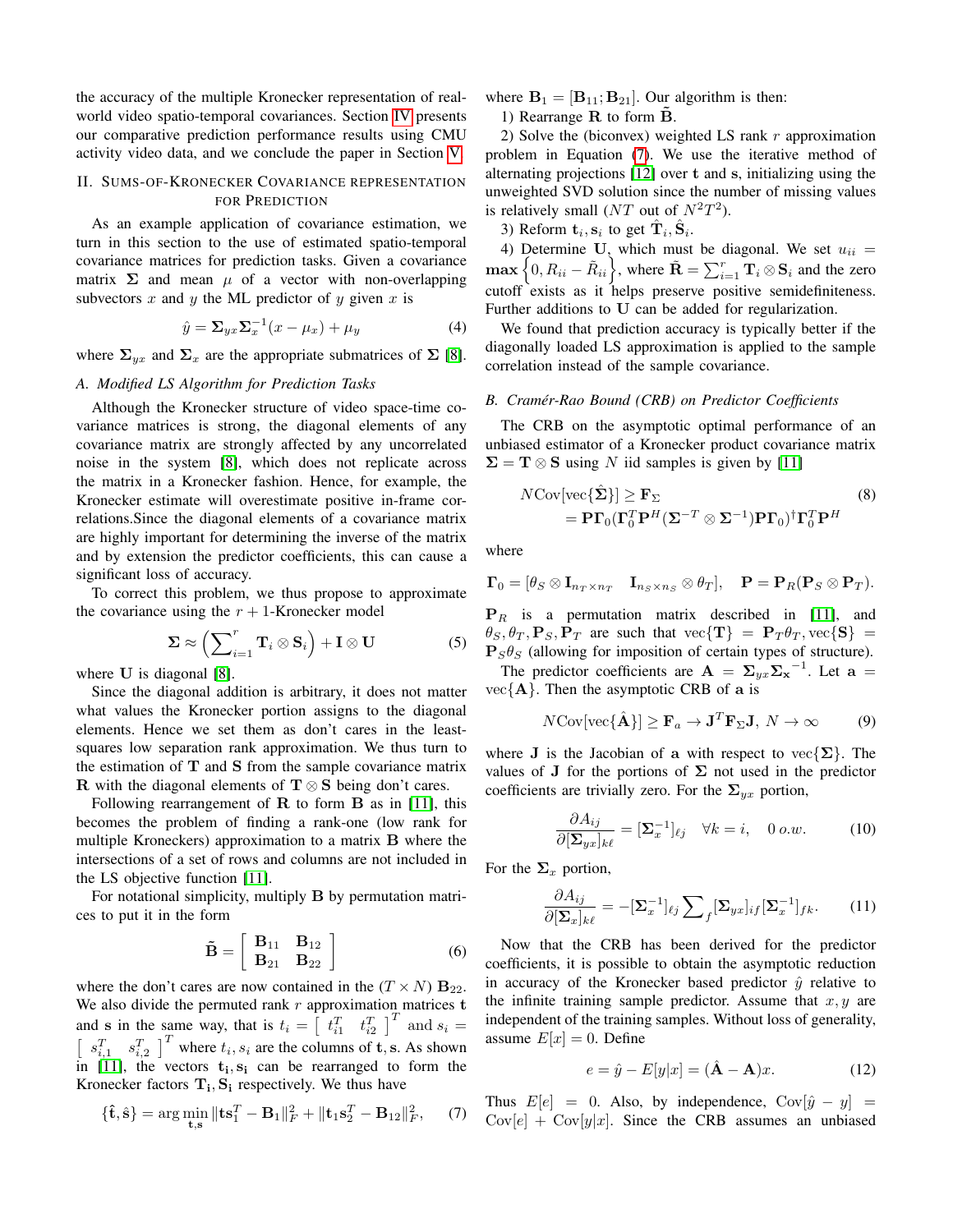estimator, assume that the estimator of A is unbiased. Then  $E[\mathbf{A}] = E[\mathbf{A}]$ . The error covariance is then given by

$$
\text{Cov}[e_i, e_j] = E[(\hat{A}_i - A_i)x(\hat{A}_j - A_j)x]
$$
  
= 
$$
\sum_{k,\ell} \text{Cov}[\hat{A}_{ik}, \hat{A}_{j\ell}] \Sigma_{x,k\ell}
$$
 (13)

where  $A_i$  denotes the *i*th row of **A**. The asymptotic covariance of the predictor coefficient estimates is given by the CRB for the predictor coefficients [\(9\)](#page-1-2), thus giving the asymptotic lower bound on the covariance of the additional error  $e$  resulting from the use of the estimated instead of the true  $\Sigma$ .

For comparison, the asymptotic CRB for covariance estimation (arbitrary  $\Sigma$ ) with no structural knowledge can be obtained by setting  $\mathbf{T} = 1, \mathbf{S} = \Sigma$  in Equation [\(8\)](#page-1-3).

## <span id="page-2-0"></span>III. SUM OF KRONECKER PRODUCTS DECOMPOSITION ACCURACY IN VIDEO

In this section, we focus on the MSE accuracy of approximating sample covariance matrices using the sum-of-Kroneckers approximation, in particular, the number of Kronecker sums required to obtain a good approximation. Since we are focusing on the MSE, the standard sum-of-kroneckers approximation of Equation [\(3\)](#page-0-1) is appropriate.

*1) Texture Video:* For the computation of the sample covariance, we use a sliding window approach, where to obtain each new multiframe sample, the window is incremented by one frame. Linear dependence is avoided, but the samples are clearly not independent. However, it does improve the learning rate and enforces stationarity which could otherwise be lost in periodic situations.

We examine the accuracy of the Kronecker approximation for a video of blowing grass (15 frames/sec). Due to the size of the image, it is divided up into blocks for estimation. Figure [1](#page-2-2) shows a still frame of the video, along with the variance image for reference. The % RMSE of using a single Kronecker factor to approximate the 15 frame, 2000 sample, sample covariances is shown for each  $10 \times 10$  block. Due to the relatively low number of samples compared to the number of variables (1500), a significant portion of this error is likely due to noise in the sample covariance.

Figure [2](#page-2-3) shows the Kronecker error for 3, 5, and 7 frame blocs as a function of downsampling factor and pixel block size.



<span id="page-2-2"></span>Fig. 1. Grass Video: still image, pixel variance image, and single Kronecker % RMSE for 30 frame covariance at each block.

<span id="page-2-4"></span>

<span id="page-2-3"></span>Fig. 2. Error (%RMSE) of single Kronecker representation for 3, 5, and 7 frame blocks as a function of pixel block size and temporal downsampling factor.

#### *A. Human Activity Video*

For the computation of the sample covariance, we use a sliding window approach, where to obtain each new multiframe sample, the window is incremented by one frame. This in effect forces near block Toeplitz structure (for time stationarity) in the sample covariance.

We applied covariance estimation to the CMU human activity mocap videos. These videos are processed for the dataset to give the  $(x, y, z)$  position of a set of fixed points as a function of time (downsampled to 40 frames/sec) on the human as the human performs an activity. We used videos of a person walking, and performing fencing moves. This type of data would also arise in situations where feature points in a video are being tracked.

The points travel through space, causing mean drift. To remove this, we preprocessed the data by computing the error of a K frame ahead linear extrapolator (hereafter referred to as the zeroth order predictor) based on two frames close together in time. We then applied covariance estimation to the result. This setup allows for up to  $K$  ahead causal prediction of the original variables.

In Figure [3,](#page-3-0) we show LS Kronecker covariance approximation results for CMU videos of fencing  $(44 x, y, z)$  points) and walking (downsampled to 14 points because of sample paucity). Approximations to a multiframe sample covariance learned using 500 and 100 samples respectively for the fencing and walking videos are considered. The RMS energy of the first 10 Kronecker product factors are shown for several different covariance sizes, as well as the % RMSE of using only the first Kronecker product. The low number of samples for the walking video especially creates noise in the sample covariance, thus the RMSE values are somewhat inflated relative to the true covariance.

#### IV. RESULTS FOR TIME SERIES PREDICTION

## <span id="page-2-1"></span>*A. Asymptotic CRB*

Example CRB based asymptotic MLE prediction accuracy found using Equation  $(13)$  results are shown in Figure [4,](#page-3-1) along with the Monte Carlo averages of prediction perforhance as a function of training sample size and the performance  $(Cov[y|x])$  achieved using perfect knowledge of the covariance ("omniscient"). The covariance matrix used was a Kronecker product ( $T \otimes S$ ) LS approximation to a 7 frame covariance with 2 frame ahead prediction learned from the fencing video. The same covariance was used for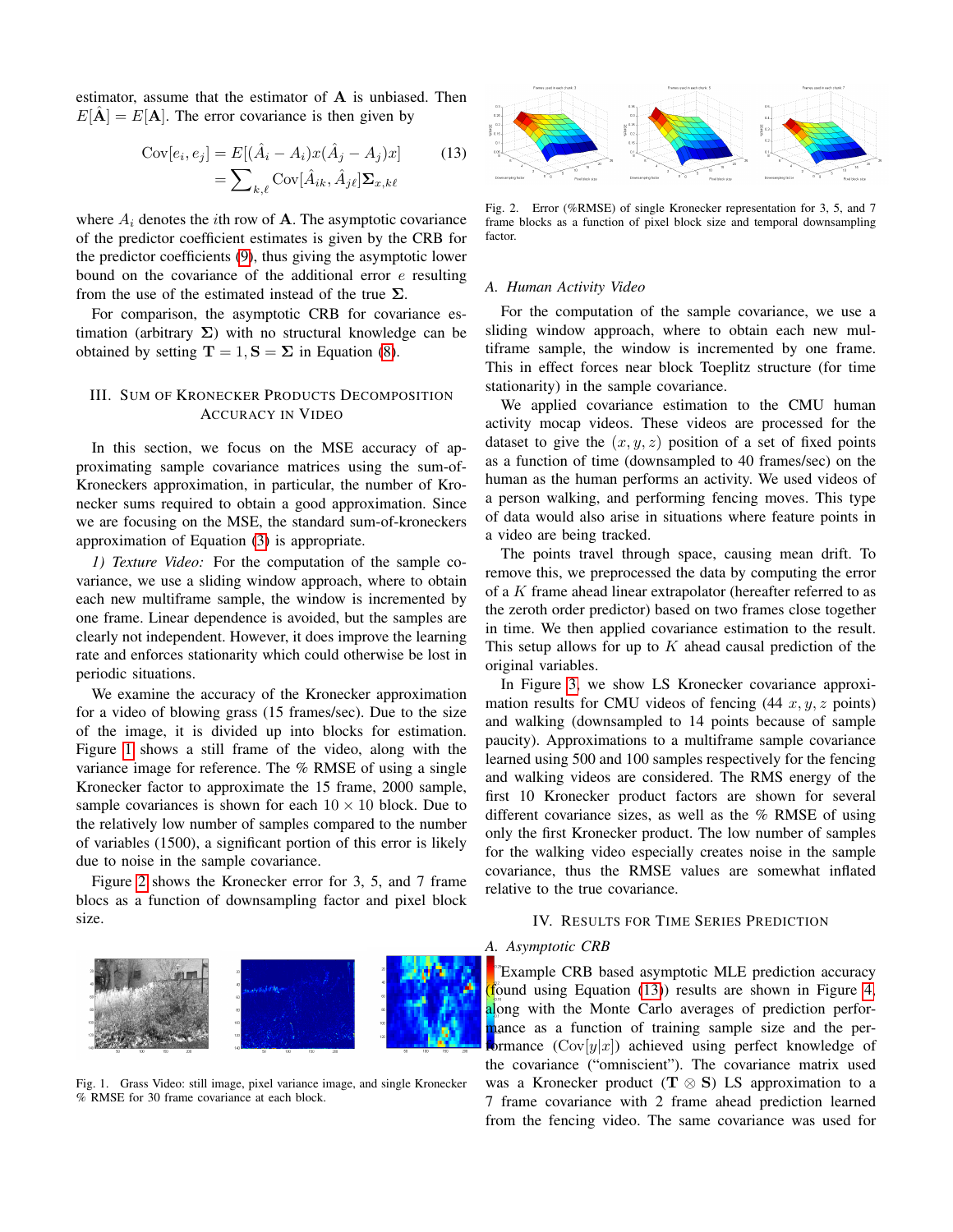both the sample covariance and Kronecker cases, with the only difference being that the Kronecker estimator has prior information that the covariance has Kronecker structure. As can be seen, our asymptotic CRB results match the asymptotic empirical performance well.



<span id="page-3-0"></span>Fig. 3. Normalized RMS amplitudes of the first 10 terms of the LS sum of Kronecker products approximation to the covariance shown for a variety of covariance sizes. Also shown is the %RMSE of using only the first Kronecker factor. Left: Fencing, 500 samples. Right: Walking, 100 samples. Note the concentration of energy in the first Kronecker factor.



<span id="page-3-1"></span>Fig. 4. Asymptotic prediction RMSE based on the predictor coefficient CRBs as a function of training sample size for Kronecker and standard covariance ML predictors, along with empirical performance curves. The generating covariance has a Kronecker form and was learned from the fencing video. The linear predictors are implemented by estimating the sample covariance matrix (SCM) and Kronecker product covariance, respectively, and using them to compute the ordinary least squares (OLS) prediction coefficients.

#### *B. Forward Prediction*

Figure [5](#page-3-2) shows the RMSE results for forward prediction averaged over 100 consecutive frames in the CMU fencing video as a function of learning sample size. Prediction methods compared are the original predictor, the sample covariance (after L2 regularization [\[3\]](#page-4-2)), the standard LS Kronecker [\(2\)](#page-0-0), and the diagonally corrected Kronecker. Using the original predictor corresponds to using the mean (0) as the prediction, thus it can always be achieved using infinite regularization. In Figure [5,](#page-3-2) the covariance is learned on the samples immediately prior to location at which prediction is occurring.

While most of the fencing video had strong enough Kronecker structure that additional Kronecker factors didn't improve prediction, some portions had sufficiently high Kronecker rank to warrant their use. By resampling from learned video covariances, we analyzed the RMSE as a function of the number of Kronecker factors used for both the standard [\[1\]](#page-4-0) and diagonally corrected Kronecker methods. It was found that due to very poor conditioning, the standard Kronecker based predictions became unstable whereas the diagonally corrected



<span id="page-3-2"></span>Fig. 5. CMU Fencing Video, prediction RMSE averaged over 100 frames as a function of learning sample size. Results shown for the zeroth order predictor, correction using regularized sample covariance, standard Kronecker LS approximation, and diagonally corrected Kronecker. Note the better performance of the Kronecker methods in the low sample regime. As sample size grows Kronecker bias begins to dominate and SCM outperforms the Kronecker models. Here the predictor was implemented with 10 frame covariance and 3 frame ahead prediction.

estimate remained accurate when more than one Kronecker factor was used.

We used learned sample covariances from the fencing video and used it to generate new 10 frame sample covariances using the sliding window approach. The 5 frame ahead prediction RMSE was then computed over 200 Monte Carlo runs for the standard [\[1\]](#page-4-0) and diagonally corrected Kronecker methods as well as the relearned sample covariance and true covariance as a function of the number of Kronecker factors used. Both Kronecker covariance estimates were forced to be positive semidefinite by projection.

Figure [6](#page-3-3) shows the results using 15 training samples (left) and 200 (right). Note the poor standard Kronecker results using more than one Kronecker term, demonstrating the benefit of diagonal correction in the multiple Kronecker case.



<span id="page-3-3"></span>Fig. 6. Resampling from learned CMU Fencing Video covariance, prediction RMSE as a function of Kronecker approximation rank. 10 frame covariance, 5 frame ahead prediction. Results shown for the generating covariance (omniscient), sample covariance, standard Kronecker LS, and diagonally corrected Kronecker. Left: Results for 15 training samples. Right: Results for 200 samples.

## *C. Forward Prediction with Partial Data*

An additional prediction task which may arise is forward prediction in the case that more recent history is available for some variables than for others. In the two part case we want

$$
\hat{\mathbf{I}}_{1,t} | \mu, \Sigma, \{ \mathbf{I}_{1,n} \}_{n=t-T+1}^{t-t_1}, \{ \mathbf{I}_{2,n} \}_{n=t-T+1}^{t-t_2}
$$
 (14)

where  $t_1 \neq t_2 \in [1, T]$ ,  $\mathbf{I} = [\mathbf{I}_1 \mathbf{I}_2]$ . The predictor (Equation [\(4\)](#page-1-4)) thus incorporates both "forward" and "sideways" prediction. For forward only prediction the structure of the single